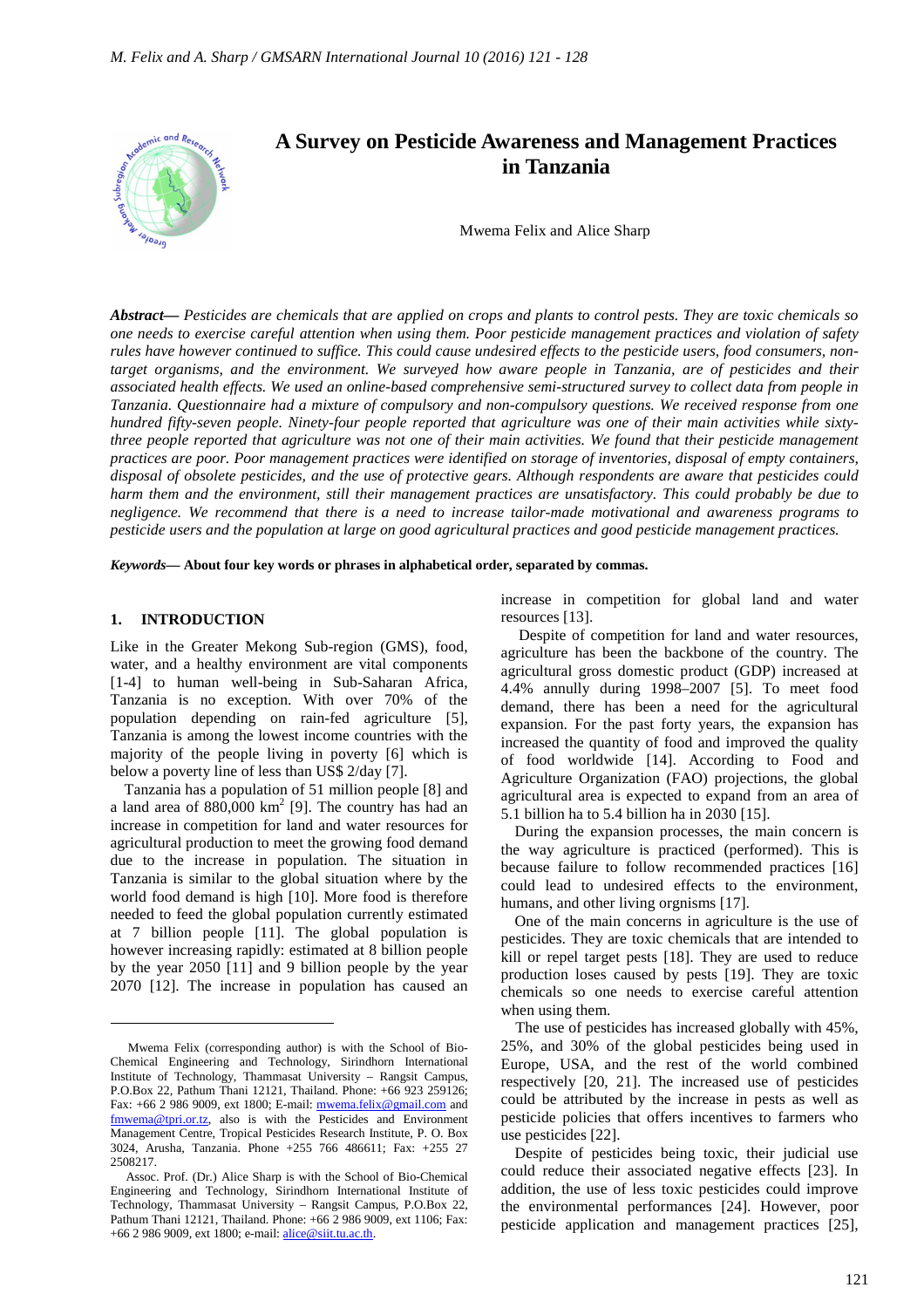misuse, and violation of safety rules [26] continue to threaten the health of farmers, consumers, and the environment [27]. Poor practices have led to contamination of pesticides on/in food crops [28] and in the environment [27]. Poor practices have also led to the increase in pest resistances [29].

It is estimated that in Tanzania 1,000 people die every year from pesticide poisoning [30]. Pesticide poisoning is a concern not only in Tanzania but it is also a concern in Thailand. Thailand has 42% of the working population depending on agriculture [31]. It is estimated that 39,600 farmers are poisoned yearly [32]. Despite of the poisoning cases, majority of Thai farmers continue to use pesticides inefficiently [31, 33]. In addition, there is no significant difference between the use of less hazardous and hazardous pesticides by the farmers who follows good agricultural practices (GAP) standards [34]. Although the majority of Thai maize farmers posses high knowledge, positive attitude, and good agricultural practices, they however, bears herbicide poisoning symptoms which is caused by unsafe practices [31, 35] such as not using protective gears when spraying [36] and the use of banned pesticides e.g. endosulfan [37].

Since pesticide exposure is inevitable amongst farm and agricultural workers [38, 39], and since food, water, and a healthy environment are essential to human wellbeing, this study surveyed how aware people in Tanzania, are of pesticides and their associated health effects. The goal of the study is to promote agricultural sustainability in the country. This means that the present generation should meet their agricultural needs without jeopardizing the possiblity of future generations to meet theirs [40]. This is very important because the country depends on agriculture, and the majority of the population depends on agriculture [5]. Therefore, any potential harm caused by pesticides to the people (i.e. farmers, consumers) and the environment would significantly have severe impacts to the economy of the country.

### **2. METHODOLOGY**

An online-based comprehensive semi-structured survey was used for collecting data from people in Tanzania. The questionnaire included closed and open-ended questions. Respondents were asked to respond to the questionnaire referring to as back as to ten years. Data collected were analyzed for descriptive statistics using Microsoft Excel spreadsheets.

### **3. RESULTS AND DISCUSSION**

We received response from one hundred fifty-seven people. Ninety-four respondents (59.87%) reported that agriculture was one of their main activities (AMA) while sixty-three respondents (40.13%) agriculture was not one of their main activities (ANMA). The average age of all respondents combined is  $39.31 \pm 0.86$  years (Table 1). Majority of the respondents (90.44%) had received a university education (Table 2). Respondents by regionwise were from Dar es Salaam (36.31%), Arusha (19.11%), Tanga (7.01%), and Morogoro (5.10%). These

122

are in fact agricultural dominated regions (Fig. 1).



**Fig. 1. Map of Tanzania showing regions** [41]

| Age (years)               | AMA   | <b>ANMA</b> | Overall |
|---------------------------|-------|-------------|---------|
| Mean                      | 40.46 | 37.56       | 39.31   |
| <b>Standard Error</b>     | 1.17  | 1.21        | 0.86    |
| <b>Standard Deviation</b> | 11.33 | 9.57        | 10.73   |
| Minimum                   | 24    | 23          | 23      |
| Maximum                   | 64    | 65          |         |

**Table 1. Age of the respondents** 

|  |  |  |  | Table 2. Level of education of the respondents |
|--|--|--|--|------------------------------------------------|
|--|--|--|--|------------------------------------------------|

| Level of education $(n)$ | AMA | <b>ANMA</b> | Overall |
|--------------------------|-----|-------------|---------|
| University degree        | 86  | 56          | 142     |
| Advanced diploma         |     |             |         |
| Diploma                  |     |             |         |
| Secondary education      |     |             |         |
| Primary education        |     |             |         |

We asked the respondents: when was the first time they heard about pesticides and their associated effects. We found that 86.17% of those agriculture is one of their main activities and 79.37% of those agriculture is not one of their main activities, for the first time, had heard about general information related to the usage of pesticide and their associated risks more than ten years ago (Fig. 2). This shows that most of the respondents were aware of the existence of pesticides for a quite some time. However, none of those agriculture is one of their main activities and 3.17% of those agriculture is not one of their main activities had heard about general information related to the usage of pesticide and their associated risks within the past two years.

We also asked the respondents if they were getting pesticide related information on regular basis through various means such as training, newspapers, televisions, radios, etc. We found that 56.38% of those agriculture is one of their main activities and 38.10% of those agriculture is not one of their main activities had heard some general information about pesticides recently within a year while 21.28% of those agriculture is one of their main activities and 26.98% of those agriculture is not one of their main activities had heard some general information about pesticides more than ten years ago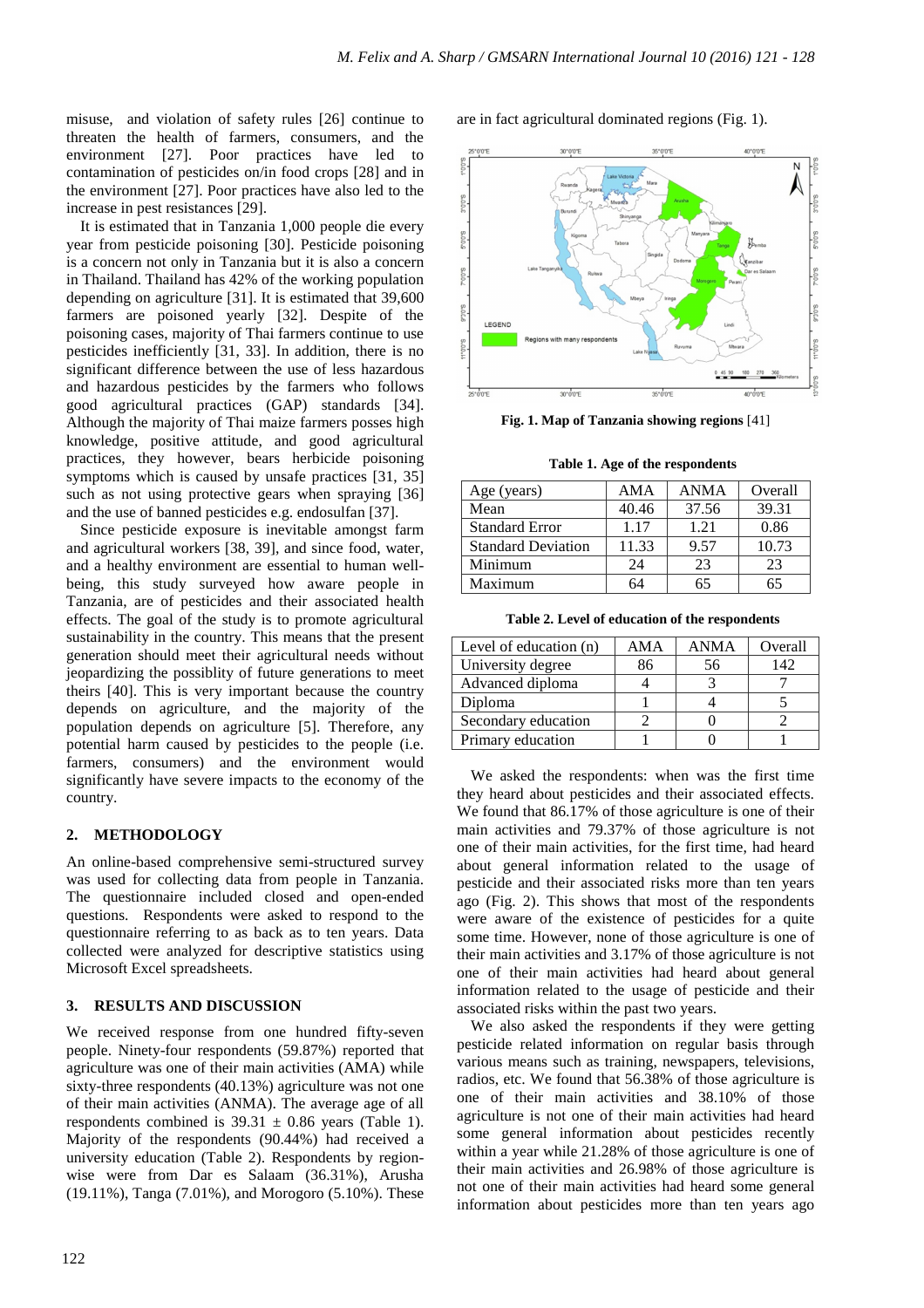(Fig. 3). This suggests that recently, there has been some sought of awareness programs regarding the use of pesticides in the country.



**Fig. 2. Respondents who had heard general information related to the usage of pesticide and their associated risks (for the first time)** 

We assessed the use of protective gears with main focus on past few years. We found that only 15.96% of those agriculture is one of their main activities and 14.29% of those agriculture is not one of their main activities used all required protective gears while working with pesticides. Also, 39.36% of those agriculture is one of their main activities and 25.40% of those agriculture is not one of their main activities did not wear any protective gear when working with pesticides (Fig. 4): a practice which has negative consequences on their health. This is very dangerous because unsafe practices [31, 35] such as not using protective gears when spraying [36] could have serious negative impacts on pesticide users (i.e. the person who is spraying).

We also assessed the use of protective gears with main focus on present practices. We found that 15.96% of those agriculture is one of their main activities and 17.46% of those agriculture is not one of their main activities are currently using all required protective gears, while 34.04% of those agriculture is one of their main activities and 17.46% of those agriculture is not one of their main activities do not use any protection gear when working with pesticides (Fig. 5).

We found that 84.04% of those agriculture is one of their main activities and 82.54% of those agriculture is not one of their main activities are at risk of being poisoned due to the failure of not following recommended practices when working with pesticides. The none use of protective gears which could be due to either cost or unavailability of protective gears is one of the main concerns that need not be undermined.

We further found that more of those agriculture is one of their main activities are currently not using protective gears when working with pesticides. Under normal circumstances, it is expected that those agriculture is one of their main activities could be more aware of the importance of using protective gears through meetings conducted by agricultural associations than those agriculture is not one of their main activities who engage in agricultural activities occasionally and more often are not members of agricultural associations, still they are not using any protection.



**Fig. 3. Respondents who had heard general information about pesticides (on regular basis) through various means such as training, newspapers, televisions, and radios.** 



**Fig. 4. Respondents who used protective gears when working with pesticides (in the past)** 



**Fig. 5. Respondents who use protective gears when working with pesticides (presently)** 

Fig. 4 and Fig. 5 further reveal that there is a reduction by 5.32% (of those agriculture is one of their main activities) and 7.94% (of those agriculture is not one of their main activities) in the number of respondents who did not use any protective gear in the past but are currently using protective gears. This means that more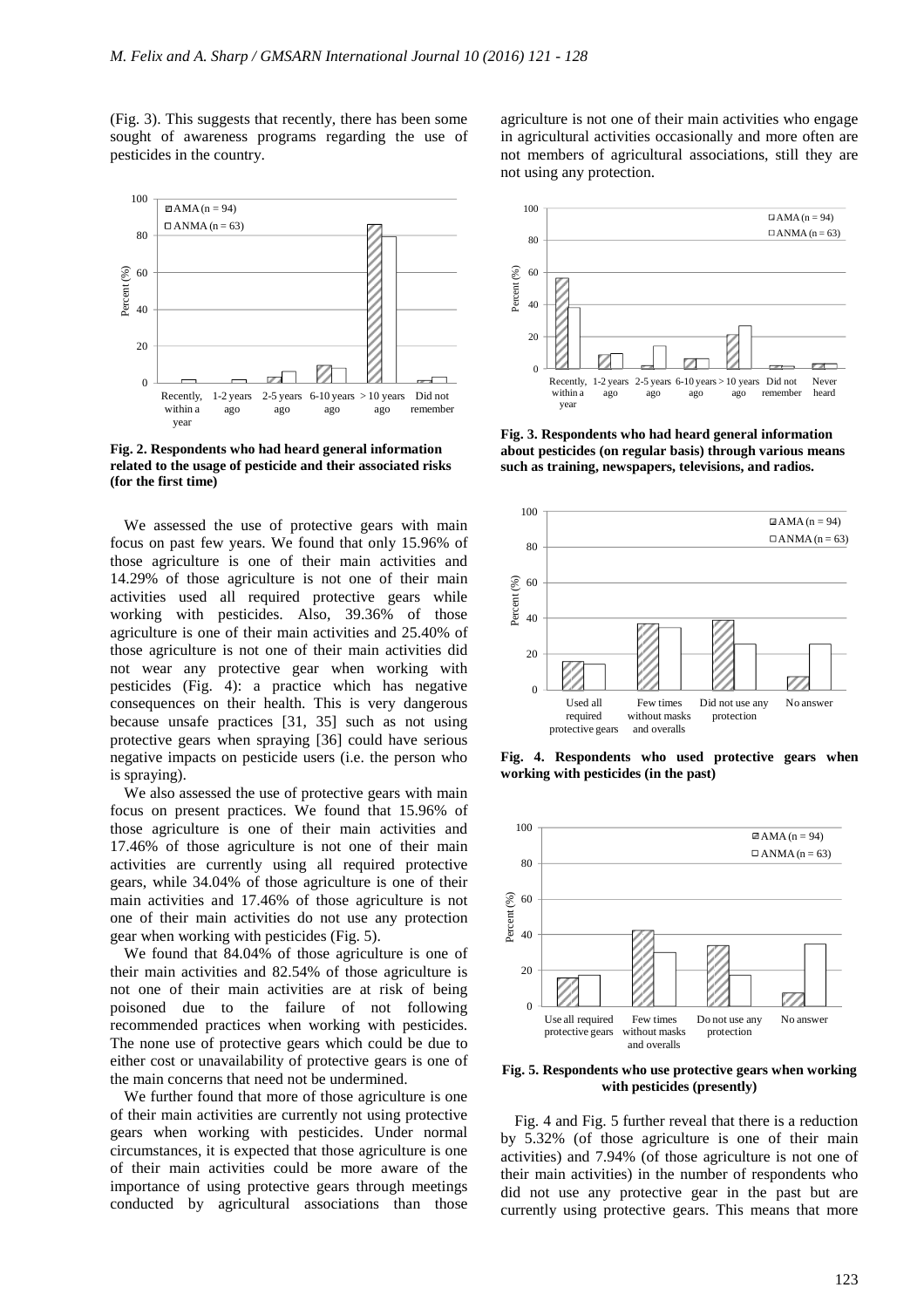respondents are currently using protective gears when comparing their past and present pesticide management practices.

We assessed disposal practices of pesticide empty containers. We found that only 10.64% of those agriculture is one of their main activities and 11.11% of those agriculture is not one of their main activities would dispose empty containers in a privately-owned special disposal locations as instructed or else would keep empty containers in secured areas (Fig. 6). Also, 70.21% of those agriculture is one of their main activities and 66.67% of those agriculture is not one of their main activities would dispose empty containers in the soil either in a landfill or by burying underground. This increases the chances of any remained pesticides in the containers to be found in the soils and the environment. This practice is dangerous because while in the environment, pesticides could be transported from one point to another [42] thus there is a chance to be found in consumable food and groundwater [43, 44].

We also found that 13.83% of those agriculture is one of their main activities and 11.11% of those agriculture is not one of their main activities would dispose pesticide by burning (Fig. 6). This is dangerous because the burning of pesticides empty containers or pesticide treated biomass oxidizes nitrogen, sulphur, chlorine and phosphorous fragments to toxic compounds that when inhaled could kill humans [45]. In addition, inefficient burning could lead to the yield of polycyclic aromatic hydrocarbons (PAHs) and semi-volatile organics and unburnt parental residues [46].

We assessed disposal practices of obsolete pesticides. We found that only 15.96% of those agriculture is one of their main activities and 15.87% of those agriculture is not one of their main activities would dispose obsolete pesticides in a privately-owned special disposal locations as instructed or else would keep obsolete pesticides in secured areas. Also, 81.91% of those agriculture is one of their main activities and 73.02% of those agriculture is not one of their main activities would dispose obsolete pesticides in the soil either in a landfill or by burying underground (Fig. 7). This practice is dangerous because it increases the chances of obsolete pesticides to be found in the environment. While in the environment, pesticides are subjected to translocation [42] which increases their chance to be found in consumable food and groundwater [43, 44].

We also found that less than 2.13% of those agriculture is one of their main activities and less than 11.11% of those agriculture is not one of their main activities did not know where to dispose obsolete pesticides. Those who did not know where to dispose obsolete pesticides could potentially dispose it anywhere. This also increases the possibility of pesticides to be found in non-target sites. However, to the best of our knowledge, the country has no system to collect and properly dispose off empty containers and obsolete pesticides.

We assessed storage of pesticide inventories. We found that 86.17% of those agriculture is one of their main activities and 93.65% of those agriculture is not one of their main activities would store pesticide

inventories either in a special designated storage area, keep outside the house, or other places such as garage. Also, 13.83% of those agriculture is one of their main activities and 6.35% of those agriculture is not one of their main activities would store pesticide inventories in other areas such as kitchen, bedroom, and above the cupboard: areas within the reach of children (Fig. 8). Storage of pesticides in the kitchen, bedroom, and above the cupboard increases the chances of home pesticide exposure to children [47]. This practice is dangerous because reference [48] found that early childhood exposure to pesticides increases the risk of childhood leukemia.



**Fig. 6. Disposal of pesticide empty containers.** 



**Fig. 7. Disposal of obsolete pesticides.** 



**Fig. 8. Storage of pesticide inventory.**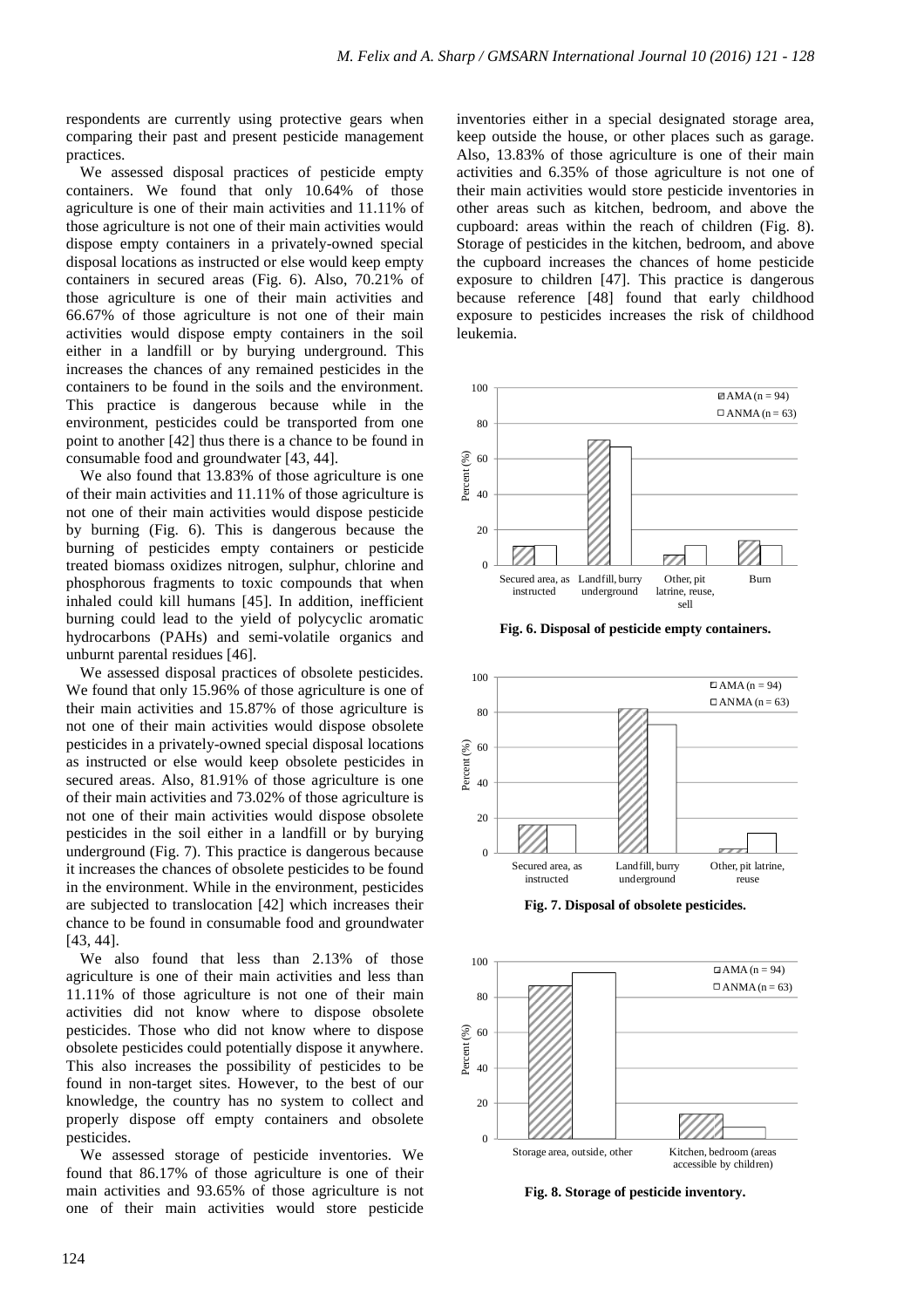

**Fig. 9. Identification of negative health effects associated with the use of pesticides.** 

We assessed whether respondents were able to identify negative health effects associated with the use of pesticides such as death, skin cancer, cancer, loss of vision, etc. We found that 85.11% of those agriculture is one of their main activities and 74.60% of those agriculture is not one of their main activities were able to indentify negative health effects associated with the use of pesticides, while 14.89% of those agriculture is one of their main activities and 25.40% of those agriculture is not one of their main activities were not able to indentify negative health effects associated with the use of pesticides (Fig. 9).

Although Fig. 9 shows that most respondents were aware of the ill-effects of pesticides, still, some respondents exercised a potential risk to their health and the environment from the way they (would) handle pesticides. There is no doubt that pesticides solve apparent problems such as hunger by reducing the loss of agricultural produce by eliminating pests and that companies involved make money (profits), still it should be noted that at the end of the spectrum they create undesirable problems and untreatable diseases to farmers, non-farmers, suppliers, consumers, environment, and the ecosystem at large.

We assessed measures taken by respondents after accidentally contacted pesticides on their skin (body). We found that 63.83% of those agriculture is one of their main activities and 98.41% of those agriculture is not one of their main activities only washed their skins but did not seek medical help, while 36.17% of those agriculture is one of their main activities and 1.59% of those agriculture is not one of their main activities both washed their skins (body) and sought medical help when accidentally contacted pesticides (Fig. 10). Fig. 10 further reveal that more of those agriculture is not one of their main activities only washed pesticides from their skins, but more of those agriculture is one of their main activities both washed and sought medical help.

We assessed measures taken by respondents after accidentally contacted pesticides in their eyes. We found that 97.87% of those agriculture is one of their main activities and 42.86% of those agriculture is not one of their main activities only washed their eyes but did not seek medical help, while 2.13% of those agriculture is one of their main activities and 57.14% of those agriculture is not one of their main activities both washed their eyes and sought medical help when accidentally

contacted pesticides (Fig. 11). Fig. 11 further reveal that more of those agriculture is one of their main activities only washed pesticides from their eyes, but more of those agriculture is not one of their main activities both washed and sought medical help.

Although our survey was carried out online and most of our respondents have university education, the findings in Fig. 10 and Fig. 11 agree with reference [49]. One hundred twenty-one head of households in Arumeru district in Arusha region, northern Tanzania were interviewed [49]. Most of the interviewee had received primary education (basic education). Pesticide handling practices such as storage and the use of protective gears, pesticide disposal and calibration of instruments prior to pesticide application were assessed. Seventy-nine percent of the farmers who had been poisoned in the past did not seek proper medical help. Our findings and that of reference [49] suggest that level of education might not influence knowledge on pesticide management and practices. In addition, Fig. 10 and Fig. 11 also agree with reference [50] and [51] that many victims of pesticide poisoning, mostly in rural areas, often remain at home without seeking proper medical help until the poisoning subdue by itself.



**Fig. 10. Respondents who washed and sought medical help after accidentally contacted pesticides on their skins (body).** 



**Fig. 11. Respondents who washed and sought medical help after accidentally contacted pesticides in their eyes.** 

We assessed opinions of the respondents if it is important for pesticide users to use protective gears when working with pesticides. We found that only 1.0% of those agriculture is one of their main activities responded that it is very important while 3.17% of those agriculture is not one of their main activities responded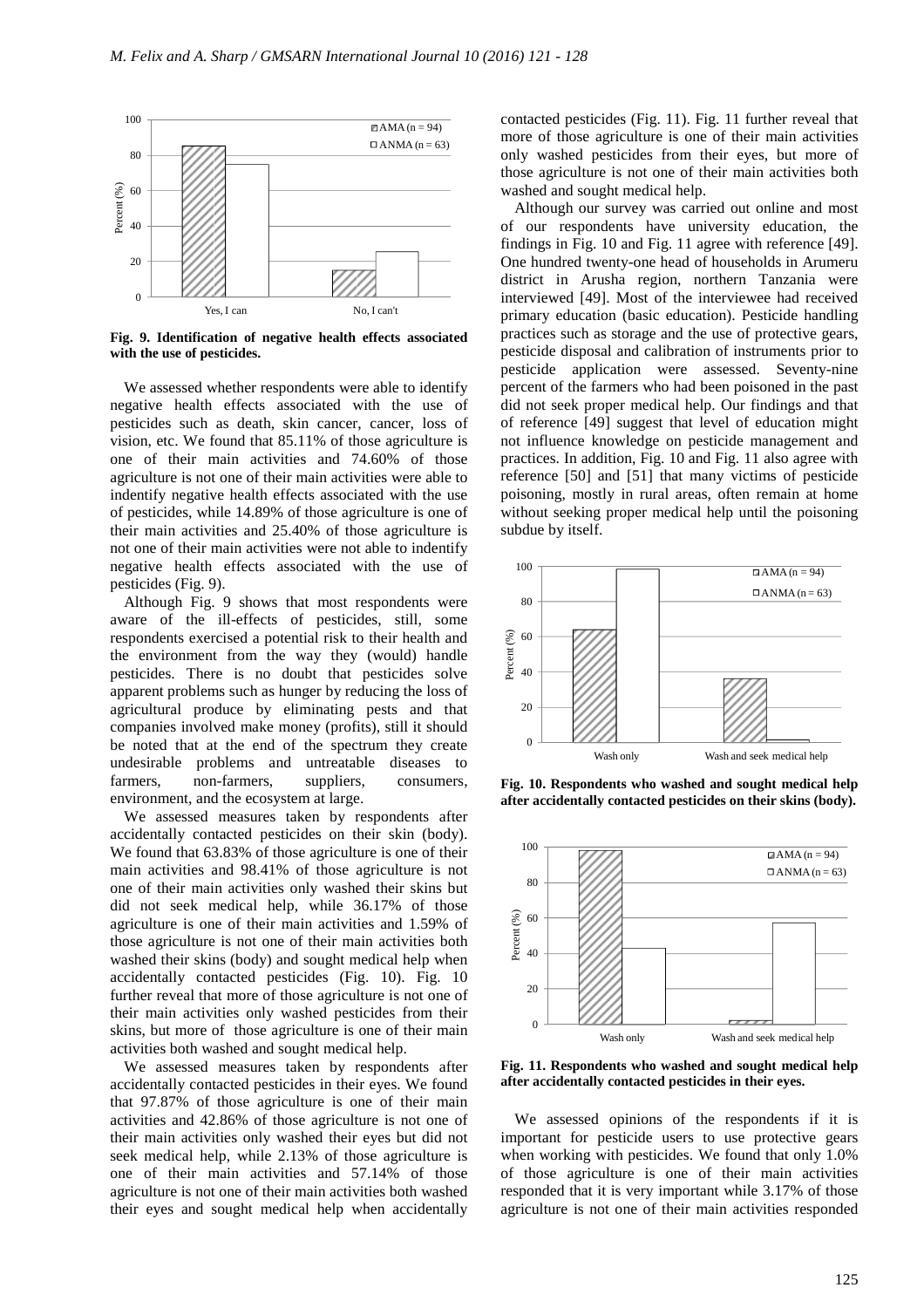that it is very important (Fig. 12). This shows that majority of the respondents know the importance of using protective gears when working with pesticides. However, they could be lacking motivation. Therefore, we recommend more tailor-made motivational and awareness programs on safety use of pesticides.





# **4. CONCLUSION**

We surveyed how aware people in Tanzania, are of pesticides and their associated health effects. Results reveal that pesticide management practices are poor. This could severely deteriorate environmental health and quality, as well as human health. Failure to follow recommended pesticide disposal practices and the non use of protective gears could be due to their cost and/or unavailability. In addition, having some of the respondents who would poorly handle pesticides is a risk that needs an immediate attention. However, majority of the respondents are aware that pesticides could harm them and the environment, still their management practices are unsatisfactory (unacceptable). This could probably be due to negligence.

We recommend more tailor-made motivational and awareness programs to pesticide users and the population at large on good agricultural practices and good pesticide management practices. This could somehow reduce negligence (i.e. these people could change their practices from bad to good). Consequently, it would help to improve their health, environmental health and the quality of the ecosystem.

#### **ACKNOWLEDGMENT**

Financial support provided by the Sirindhorn International Institute of Technology is gratefully acknowledged.

#### **REFERENCES**

- [1] Postel, S.L. 2000. Entering an Era of Water Scarcity: The Challenges Ahead*. Ecological Applications* 10(4): 941-948.
- [2] Lubchenco, J. 1998. Entering the Century of the Environment: A New Social Contract for Science*. Science* 279(5350): 491-497.
- [3] Tilman, D.*; et al.* 2009. Beneficial Biofuels—The Food, Energy, and Environment Trilemma*. Science* 325(5938): 270-271.
- [4] Gleick, P.H. 1998. The human right to water*. Water policy* 1(5): 487-503.
- [5] Pauw, K. and Thurlow, J. 2011. Agricultural growth, poverty, and nutrition in Tanzania*. Food Policy* 36(6): 795-804.
- [6] Adebayo, E.; Sovacool, B.K.; and Imperiale, S. 2013. It's about dam time: Improving microhydro electrification in Tanzania*. Energy for Sustainable Development* 17(4): 378-385.
- [7] Chien, S. and Ravallion, M. 2001. How did the world's poorest fare in the 1990s? *Review of Income and Wealth* 47(3): 283-300.
- [8] World-Bank (2015). World Development Indicators - Tanzania. Retrieved September 17, 2015, from the World Wide Web: http://data.worldbank.org/country/tanzania.
- [9] Sheya, M.S. and J.S. Mushi, S. 2000. The state of renewable energy harnessing in Tanzania*. Applied Energy* 65(1-4): 257-271.
- [10]Cranfield, J.A.L.; Hertel, T.W.; Eales, J.S.; and Preckel, P.V. 1998. Changes in the Structure of Global Food Demand*. American Journal of Agricultural Economics* 80(5): 1042-1050.
- [11] Lutz, W. and Samir, K. 2010. Dimensions of global population projections: what do we know about future population trends and structures? *Philosophical Transactions of the Royal Society B: Biological Sciences* 365(1554): 2779-2791.
- [12] Lutz, W.; Sanderson, W.; and Scherbov, S. 2001. The end of world population growth*. Nature* 412(6846): 543-545.
- [13]Lotze-Campen, H.*; et al.* 2008. Global food demand, productivity growth, and the scarcity of land and water resources: a spatially explicit mathematical programming approach*. Agricultural Economics* 39(3): 325-338.
- [14]De Geronimo, E.*; et al.* 2014. Presence of pesticides in surface water from four sub-basins in Argentina*. Chemosphere* 107: 423-431.
- [15]Wirsenius, S.; Azar, C.; and Berndes, G. 2010. How much land is needed for global food production under scenarios of dietary changes and livestock productivity increases in 2030? *Agricultural Systems* 103(9): 621-638.
- [16]Ganpat, W.; et al. 2014. Compliance with Good Agricultural Practices (GAPs) by state-registered and non-registered vegetable farmers in Trinidad, West Indies*. Food Security* 6(1): 61-69.
- [17]Tilman, D.; Balzer, C.; Hill, J.; and Befort, B.L. 2011. Global food demand and the sustainable intensification of agriculture*. Proceedings of the National Academy of Sciences of the United States of America* 108(50): 20260-20264.
- [18]Arias-Estevez, M.*; et al.* 2008. The mobility and degradation of pesticides in soils and the pollution of groundwater resources*. Agriculture Ecosystems & Environment* 123(4): 247-260.
- [19] Owusu-Boateng, G. and Amuzu, K.K. 2013. Levels of organochlorine pesticides residue in cabbage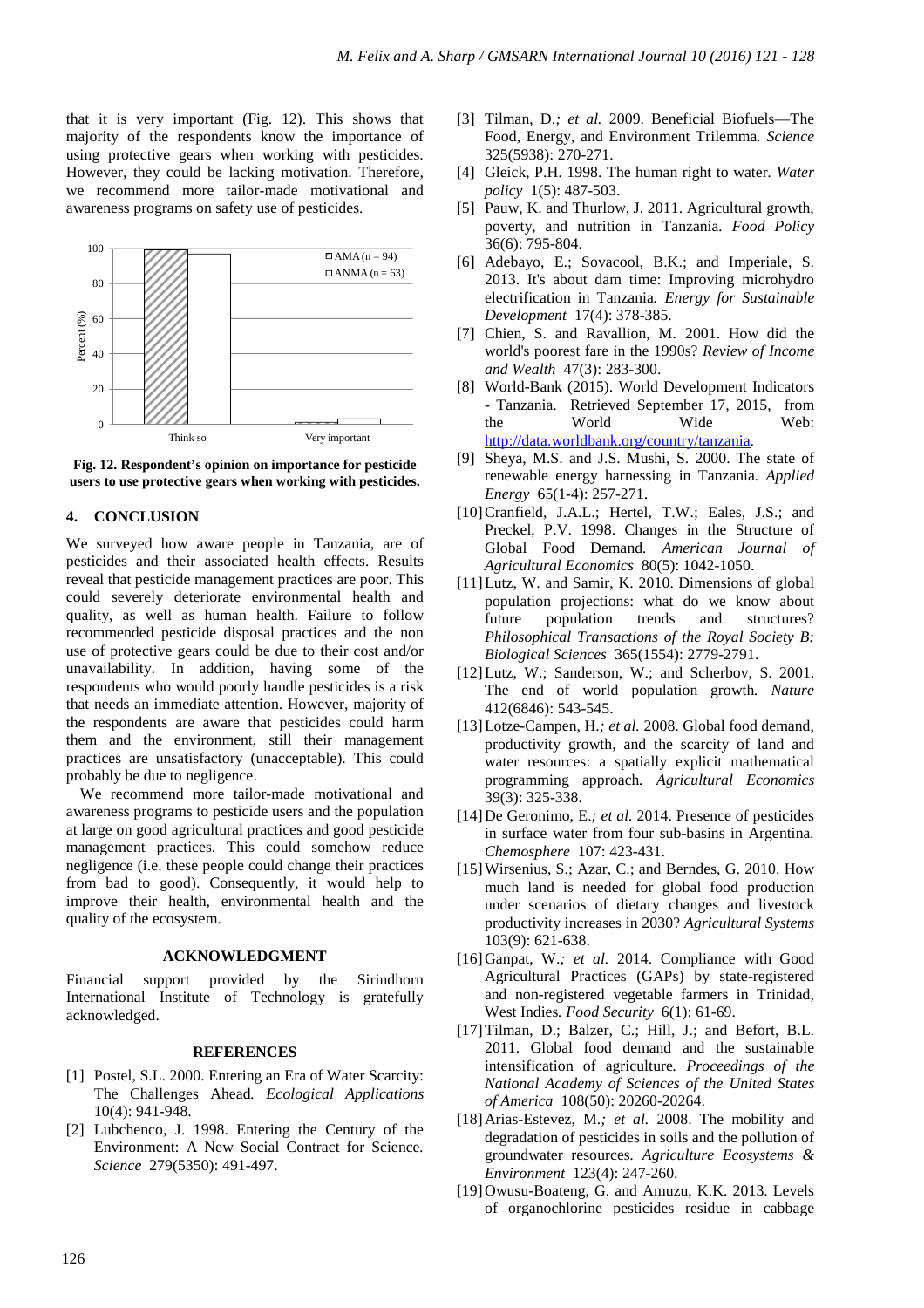cultivated in farms along River Oyansia, Accra-Ghana*. American Journal of Scientific and Industrial Research* 4(5): 489-498.

- [20]De, A.; Bose, R.; Kumar, A.; and Mozumdar, S., *Worldwide Pesticide Use*, in *Targeted Delivery of Pesticides Using Biodegradable Polymeric Nanoparticles*. 2014, Springer India: New Delhi. 5- 6.
- [21] Abhilash, P.C. and Singh, N. 2009. Pesticide use and application: An Indian scenario*. Journal of Hazardous Materials* 165(1-3): 1-12.
- [22]Farah, J. 1994. *Pesticide policies in developing countries.* The World Bank. 1-42.
- [23]Stephenson, G.R., *Pesticide Use and World Food Production: Risks and Benefits*, in *Expert Committee on Weeds Comité d'experts en malherbologie. Proceedings of the 2000 National Meeting*, Maurice, D. and Cloutier, D., Editors. 2001. 9-15.
- [24]Panichelli, L.; Dauriat, A.; and Gnansounou, E. 2009. Life cycle assessment of soybean-based biodiesel in Argentina for export*. International Journal of Life Cycle Assessment* 14(2): 144-159.
- [25]Adjrah, Y.*; et al.* 2013. Survey of pesticide application on vegetables in the Littoral area of Togo*. Annals of agricultural and environmental medicine* 20(4): 715-20.
- [26]Matyjaszczyk, E. 2013. Current risks regarding use of chemical protection in Polish agriculture*. Journal of Research and Applications in Agricultural Engineering* 58(4): 71-74.
- [27]Menn, J.J. 1980. Contemporary frontiers in chemical pesticide research*. Journal of Agricultural and Food Chemistry* 28(1): 2-8.
- [28]Jeyaratnama, J. 1990. Acute pesticide poisoning: a major global health problem*. World Health Statistics Quarterly* 43(3): 139-144.
- [29]Philbert, A.; Lyantagaye, S.L.; and Nkwengulila, G. 2014. A Review of Agricultural Pesticides Use and the Selection for Resistance to Insecticides in Malaria Vectors*. Advances in Entomology* 02(03): 120-128.
- [30]Ak'hbuhaya, J.L. and Lodenius, M. 1988. *Pesticides in Tanzania.* Finland: Department of the Environmental Conservation, University of Helsinki.
- [31]Kaewboonchoo, O.; Kongtip, P.; and Woskie, S. 2015. Occupational Health and Safety for Agricultural Workers in Thailand: Gaps and Recommendations, with a Focus on Pesticide Use*. NEW SOLUTIONS: A Journal of Environmental and Occupational Health Policy* 25(1): 102-120.
- [32]Lianjumroon, W., *Agricultural Extension and Pesticide Policy*, in *Approaches to Pesticide Policy Reform – Building Consensus for Future Action*, Poapongsakorn, N.; Meenakanit, L.; Waibel, H.; and Jungbluth, F., Editors. 1999, Institut für Gartenbauökonomie, Universität Hannover: Hannover. 63-76.
- [33] Poapongsakorn, N.; Ruhs, M.; and Tangjitwisuth, S. 1998. Problems and Outlook of Agriculture in Thailand*. TDRI Quarterly Review* 13(2): 3-14.
- [34]Schreinemachers, P.*; et al.* 2012. Can public GAP standards reduce agricultural pesticide use? The case

of fruit and vegetable farming in northern Thailand*. Agriculture and Human Values* 29(4): 519-529.

- [35]Raksanam, B.; Taneepanichskul, S.; Siriwong, W.; and Robson, M.G. 2012. Factors Associated with Pesticide Risk Behaviors among Rice Farmers in Rural Community, Thailand*. Journal of Environment and Earth Science* 2(2): 32-39.
- [36]Wongwichit, D.; Siriwong, W.; and Robson, M.G. 2012. Herbicide exposure to maize farmers in northern Thailand: knowledge, attitude, and practices*. Journal of Medicine and Medical Sciences* 3(1): 34-38.
- [37]Plianbangchang, P.; Jetiyanon, K.; and Wittayaareekul, S. 2009. Pesticide Use Patterns among Small-Scale Farmers: A Case Study from Phitsanulok, Thailand*. Southeast Asian Journal of Tropical Medicine and Public Health* 40(2): 401- 410.
- [38]Garming, H. and Waibel, H. 2009. Pesticides and farmer health in Nicaragua: a willingness-to-pay approach to evaluation*. The European Journal of Health Economics* 10(2): 125-33.
- [39]Maumbe, B.M. and Swinton, S.M. 2003. Hidden health costs of pesticide use in Zimbabwe's smallholder cotton growers*. Social Science & Medicine* 57(9): 1559-1571.
- [40]Brown, B.J.; Hanson, M.E.; Liverman, D.M.; and Merideth Jr, R.W. 1987. Global sustainability: toward definition*. Environmental management* 11(6): 713-719.
- [41]Felix, M. and Sharp, A. *A Multi-Sectoral Survey on Awareness and Practices of Pesticide Application in Tanzania*. in *10th GMSARN International Conference on Smart Energy, Environment, and Community Development in GMS*. 2015. Phnom Penh, Cambodia.
- [42]Takahashi, Y., *Environmental Fate: Development of an Indoor Model Test for Runoff*, in *Environmental Fate and Effects of Pesticides*, Coats, J.R. and Yamamoto, H., Editors. 2003, American Chemical Society. 79-95.
- [43]Abbassy, M.S.; Ibrahim, H.Z.; and el-Amayem, M.M. 1999. Occurrence of pesticides and polychlorinated biphenyls in water of the Nile river at the estuaries of Rosetta and Damiatta branches, north of Delta, Egypt*. Journal of Environmental Science and Health, Part B: Pesticides, Food Contaminants, and Agricultural Wastes* 34(2): 255- 267.
- [44] Kookana, R.S.; Di, H.J.; and Aylmore, L.A.G. 1995. A field-study of leaching and degradation of nine pesticides in a sandy soil*. Australian Journal of Soil Research* 33(6): 1019.
- [45]Chen, K.; Mackie, J.C.; Kennedy, E.M.; and Diugogorski, B.Z. 2012. Determination of toxic products released in combustion of pesticides*. Progress in Energy and Combustion Science* 38(3): 400-418.
- [46]Kearney, P.C. and Roberts, T.R. 1998. *Pesticide Remediation in Soils and Water.* John Wiley & Sons Ltd.